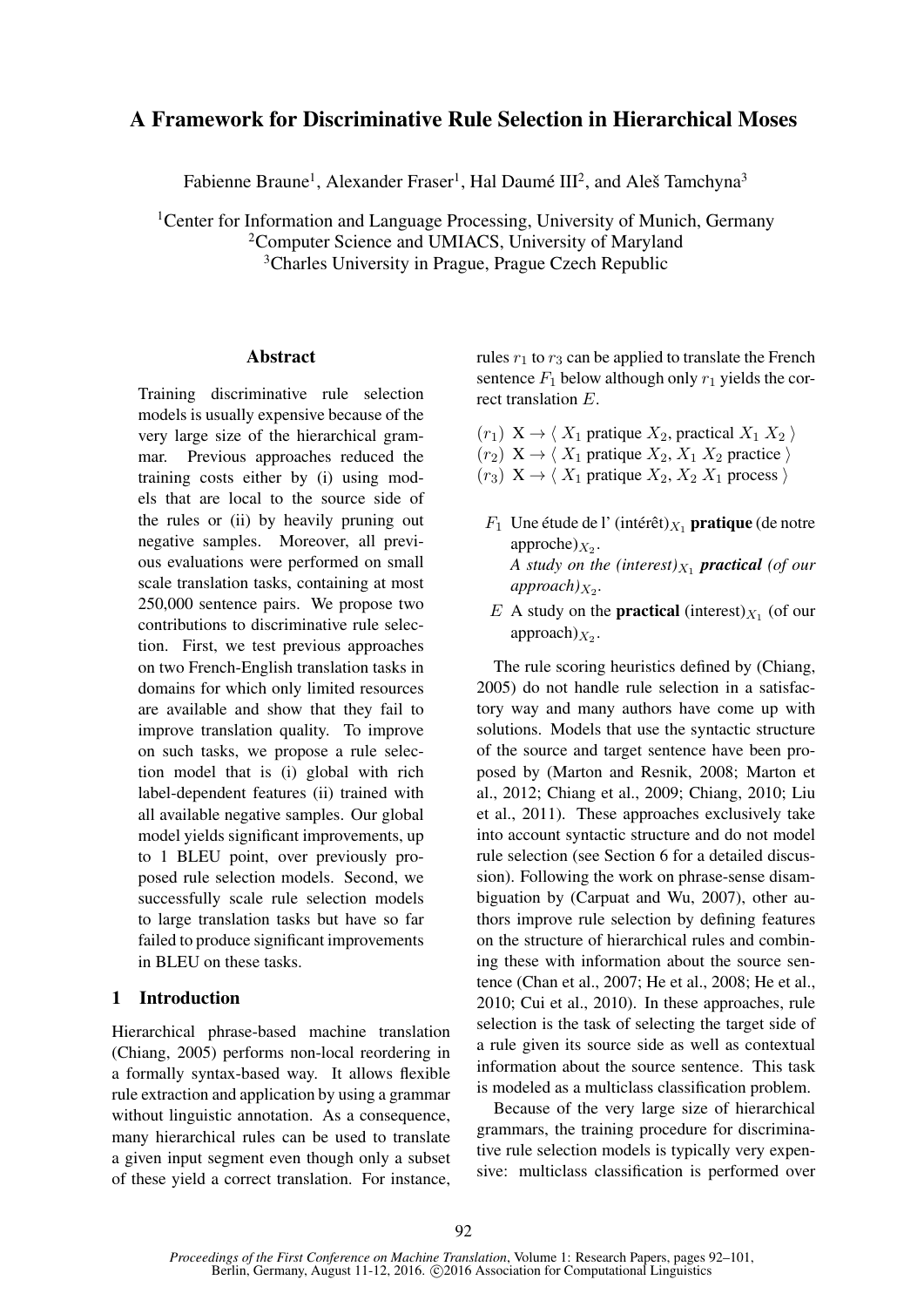millions of classes (one for each possible target side of a hierarchical rule). To overcome this problem, previous approaches reduced the training costs by either (i) using models that are local to the source side of hierarchical rules or (ii) heavily pruning out negative samples from the training data. (Chan et al., 2007; He et al., 2008; He et al., 2010) train one (local) classifier for each source side or pattern of hierarchical rules instead of defining a (global) model over all rules. Cui et al. (2010) train global models but in addition to rule table pruning, they heavily prune out negative instances. Finally, in all previous approaches, a small amount of fixed features is used for training and prediction.

While previous approaches have been shown to work on a small<sup>1</sup> English-Chinese news translation task, we show (in Section 4) that on French-English tasks on domains for which only a limited amount of training data is available (which we call low resource tasks), they fail to improve over a hierarchical baseline. This failure is caused by the fact that the models proposed so far do not take advantage of all information available in the training data. Local models prevent feature sharing between rules with different source sides or patterns (see Section 2.3) while aggressive pruning removes important information from the training data (see Section 3.2). On low resource translation tasks, this loss hurts translation quality. Moreover, the small set of features used in previous work does not provide a representation of the training data that is as powerful as it could be for classification (see Section 2.2).

We improve on previous work in two ways. First, we define a global rule selection model with a rich set of feature combinations. Our global model enables feature sharing while the large amount of features we use offers a complete representation of the available training data. We train our model with all acquired training examples. The exhaustive training of a feature rich global model allows us to take full advantage of the training data. We show on two low-resource French-English translation tasks that local and pruned models often fail to improve over a hierarchical baseline while our global model with exhaustive training yields significant improvements on scientific and medical texts (see Section 4). In a second

<sup>1</sup>In (He et al., 2008; Cui et al., 2010), the size of the training data is about 240k parallel sentences.

contribution, we successfully scale rule selection models to large scale translation tasks but fail to produce significant improvements in BLEU over a hierarchical baseline on these tasks.

Because our approach needs scaling to a large amount of training examples, we need a classifier that is fast and supports online streaming. We use the high-speed classifier Vowpal Wabbit<sup>2</sup> (VW) which we fully integrate in the syntax component (Hoang et al., 2009) of the Moses machine translation toolkit (Koehn et al., 2007). To allow researchers to replicate our results and improve on our work, we make our implementation publicly available as part of Moses.

# 2 Global Rule Selection Model

The goal of rule selection is to choose the correct target side of a hierarchical rule, given a source side as well as other sources of information such as the shape of the rule or its context of application in the source sentence. The latter includes lexical features (e.g. the words surrounding the source span of an applied rule) or syntactic features (e.g. the position of an applied rule in the source parse tree). The rule selection task can be modeled as a multi-class classification problem where each target-side corresponding to a source side gets a label.

Contrary to (Chan et al., 2007; He et al., 2008; He et al., 2010), we solve the classification problem by building a single global discriminative model instead of using one maximum entropy classifier for each source side or pattern. We solve the rule selection problem through multiclass classification while (Cui et al., 2010) approximate the problem by using a binary classifier.

#### 2.1 Model Definition

We denote SCFG rules by  $X \to \langle \alpha, \gamma \rangle$ , where  $\alpha$ is a source and  $\gamma$  a target language string (Chiang, 2005). By  $C(f, \alpha)$  we denote information of the source sentence  $f$  and the source side  $\alpha$ .  $R(\alpha, \gamma)$  represents features on hierarchical rules. Our discriminative model estimates  $P(\gamma)$  $\alpha$ ,  $C(f, \alpha)$ ,  $R(\alpha, \gamma)$  and is normalized over the set G' of candidate target sides  $\gamma'$  for a given  $\alpha$ . The function  $GTO: \alpha \rightarrow G'$  generates, given the source side, the set  $G'$  of all corresponding target sides  $\gamma'$ . The estimated distribution can be written

 $^{2}$ http://hunch.net/~vw/. Implemented by John Langford and many others.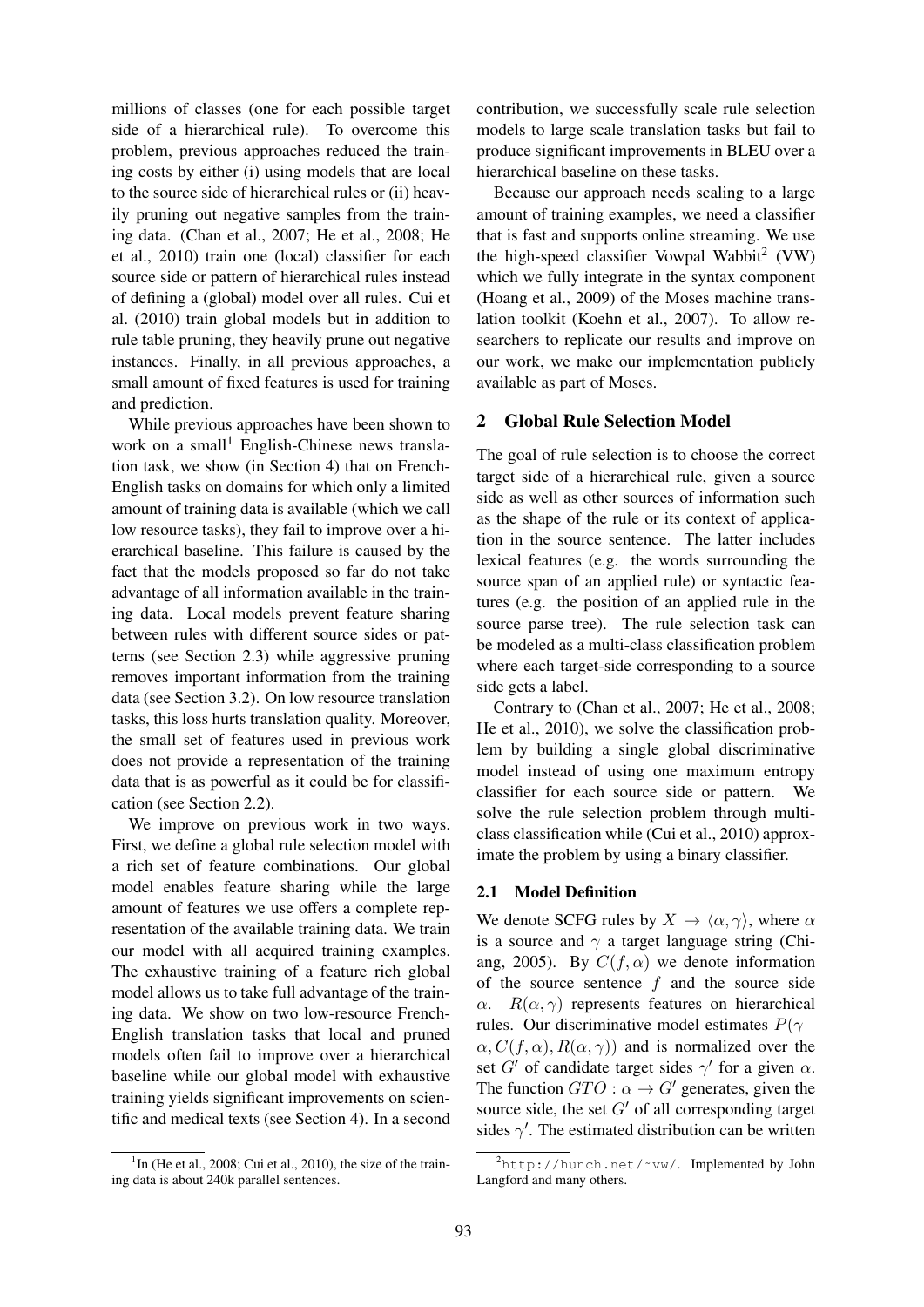as:

$$
P(\gamma \mid \alpha, C(f, \alpha), R(\alpha, \gamma)) =
$$

$$
\frac{\exp(\sum_{i} \lambda_{i} h_{i}(\alpha, C(f, \alpha), R(\alpha, \gamma)))}{\sum_{\gamma' \in GTO(\alpha)} \exp(\sum_{i} \lambda_{i} h_{i}(\alpha, C(f, \alpha), R(\alpha, \gamma')))}
$$

In the same fashion as for local models, our global model predicts the target side of a rule given its source side and contextual features, meaning that it still disambiguates between rules with the *same* source side using rich context information. However, because the global model trains a *single* classifier over all rules, it captures information that is shared among rules with different source sides (see Section 2.3 for more details).

#### 2.2 Feature Templates

We now present the feature templates  $R(\alpha, \gamma)$  and  $C(f, \alpha)$  in the equation presented in Section 2.1. While in isolation the features composing the templates are similar to the features used in previous work (He et al., 2008; He et al., 2010; Cui et al., 2010), we create powerful representations by dividing our feature set into fixed and labeldependent features and taking the cross product of these.

We begin by presenting the features in our templates. To this aim suppose that rule  $r_4$  has been extracted from sentence  $F_2$ . The 1-best parse tree of  $F_2$  is given in Figure 1.

- $(r_4)$  X  $\rightarrow$   $\langle$  pratique  $X_1 X_2, X_2 X_1$  process  $\rangle$
- $F_2$  Une étude de la **pratique** (de l'ingénérie)  $X_1$ (informatique) $X_2$

*A study on the process (of software)* $X_1$  $(development)_{X_2}.$ 



Figure 1: Parse tree of Sentence  $F_2$ 

The rule internal features  $R(\alpha, \gamma)$  are given in Figure 2. The source context features  $C(f, \alpha)$  are divided into (i) lexical and (ii) syntactic features. Lexical features are given in Figure 3 where the term "factored form" denotes the surface form, POS tag and lemma of a word. Syntactic features are in Figure 4.

In order to create powerful representations, we combine the features above into more complex templates. To this aim, we distribute our features into two categories:

- 1. A set of fixed features S on the source sentence context and source side of the rule.
- 2. A set of features T which varies with the target side of the rule, which we call *labeldependent*.

The set S includes the lexical and syntactic features in Figures 3 and 4 as well as shape features on the source side  $\alpha$  (2 first rows of Figure 2). The set  $T$  contains all shape features involving the target side of the rules (5 last rows of Figure 2). Our feature space consists of all source and target features S and T as well as the cross product  $S \times T$ .

The features resulting from the cross product  $S \times T$  capture many aspects of rule selection that are lost when the features are considered in isolation. For instance, the cross product of (i) the lexical features (Figure 3) and source word shape features (Figure 2, row 2) with (ii) the target word shape features (Figure 2, row 4) create typical templates of a discriminative word lexicon. In the same fashion, the cross product of (i) the syntactic features (Figure 4) with (ii) the target alignment shape feature (Figure 2, row 6) creates the templates of a reordering model using syntactic features.

#### 2.3 Feature Sharing

An advantage of global models over local ones is that they allow feature sharing between rules with different source sides. Through sharing, features that do not depend on the source side of rules but are nevertheless often seen across all rules can be captured. As an illustration, assume that rules  $r_5$ and  $r_6$  have been extracted from sentence  $F_3$  below. The 1-best parse of  $F_3$  is given in Figure 5.

- $(r_5)$   $X \rightarrow \langle$  modèles  $X_1$  de bas  $X_2$ ,  $X_1$   $X_2$  models  $\rangle$
- $(r_6)$   $X \rightarrow \langle$  modèles  $X_1$  de  $X_2, X_1 X_2$  models  $\rangle$
- $F_3$  Un article sur les **modèles** (statistiques) $_{X_1}$  de (bas niveau) $_{X_2}$ .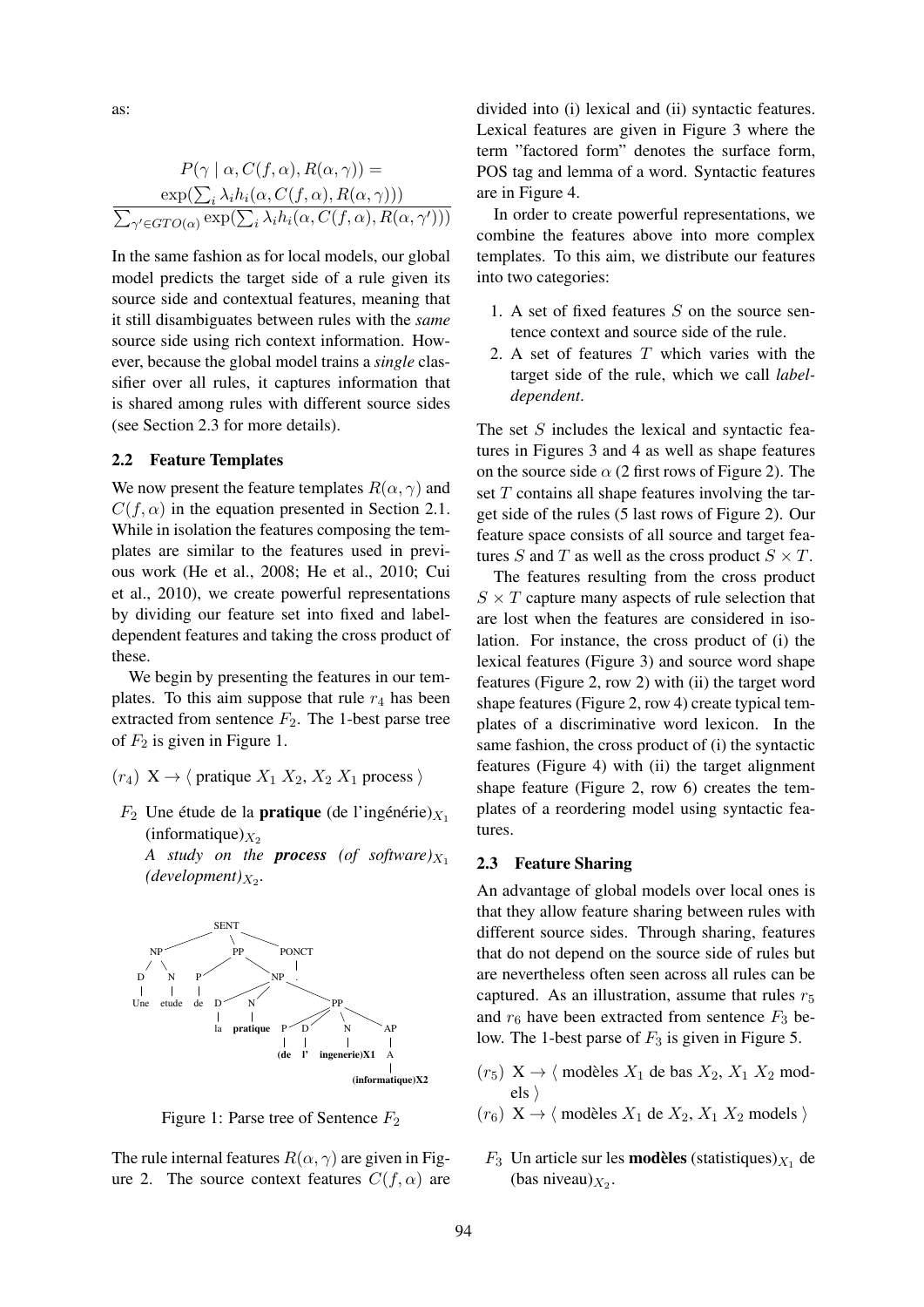| <b>Feature Template</b>                        | Example                                                      |
|------------------------------------------------|--------------------------------------------------------------|
| Source side $\alpha$                           | $pratique XI X2$ (one feature)                               |
| Words in $\alpha$                              | <i>pratique X1 X2</i> (three features)                       |
| Target side $\gamma$                           | X2_X1_process                                                |
| Words in $\gamma$                              | X2 X1 process                                                |
| Aligned terminals in $\alpha$ and $\gamma$     | $pratique \leftrightarrow process$                           |
| Aligned non-terminals in $\alpha$ and $\gamma$ | $XI \leftrightarrow X2 X2 \leftrightarrow XI$ (two features) |
| Best baseline translation probability          | Most_Frequent                                                |

Figure 2: Rule shape features

| <b>Feature Template</b>                | Example          |
|----------------------------------------|------------------|
| first factored form left of $\alpha$   | la, D, la        |
| second factored form left of $\alpha$  | de, P, de        |
| first factored form right of $\alpha$  | . PONCT.         |
| second factored form right of $\alpha$ | None, None, None |

Figure 3: Lexical features

| <b>Feature Template</b>                | Example     |
|----------------------------------------|-------------|
| Does $\alpha$ match a constituent      | no_match    |
| Type of matched constituent            | <b>None</b> |
| Parent of matched constituent          | <b>None</b> |
| Lowest parent of unmatched constituent | NP          |
| Span width covered by $\alpha$         | 5           |

Figure 4: Syntactic features

A paper on the **models** (statistical) $_{X_1}$  of (low $level)_{X_2}$ 

Although  $r_4$ ,  $r_5$  and  $r_6$  have completely different source sides, they share many contextual features such as:

- (i) The POS tags of the first and second words to the left of the segment where the rules are applied (which are P and D)
- (ii) The syntactic structure of this segment (which is that (i) it is not a complete constituent and (ii) it has a NP as its lowest parent)
- (iii) The rule span width (which is 5)



Figure 5: Parse tree of Sentence  $F_3$ 

A global model would assign high weights to features (i) to (iii) while local models fail to capture this generalization.

#### 3 Exhaustive Model Training

Training examples for our classifier are generated each time a hierarchical rule can be extracted from the parallel corpus (see Section 3.1). This procedure leads to a very large number of training examples. In contrast to (Cui et al., 2010), we do not prune out negative samples and use all available data to train our model.

#### 3.1 Training procedure

We create training examples using the rule extraction procedure in (Chiang, 2005). We first extract a rule-table in the standard way. Then, each time a rule  $a_1 : X \to \langle \alpha, \gamma \rangle$  can be extracted from the parallel corpus, we create a new training example.  $\gamma$  is the correct class and receives a cost of 0. We create incorrect classes using the rules  $a_2, \ldots, a_n$ in the rule-table that have the same source side as  $a_1$  but different target sides. As an example, suppose that rule  $r_1$  introduced in Section 1 has been extracted from sentence  $F_1$ . The target side "practical  $X_1 X_2$ " is a correct class and gets a cost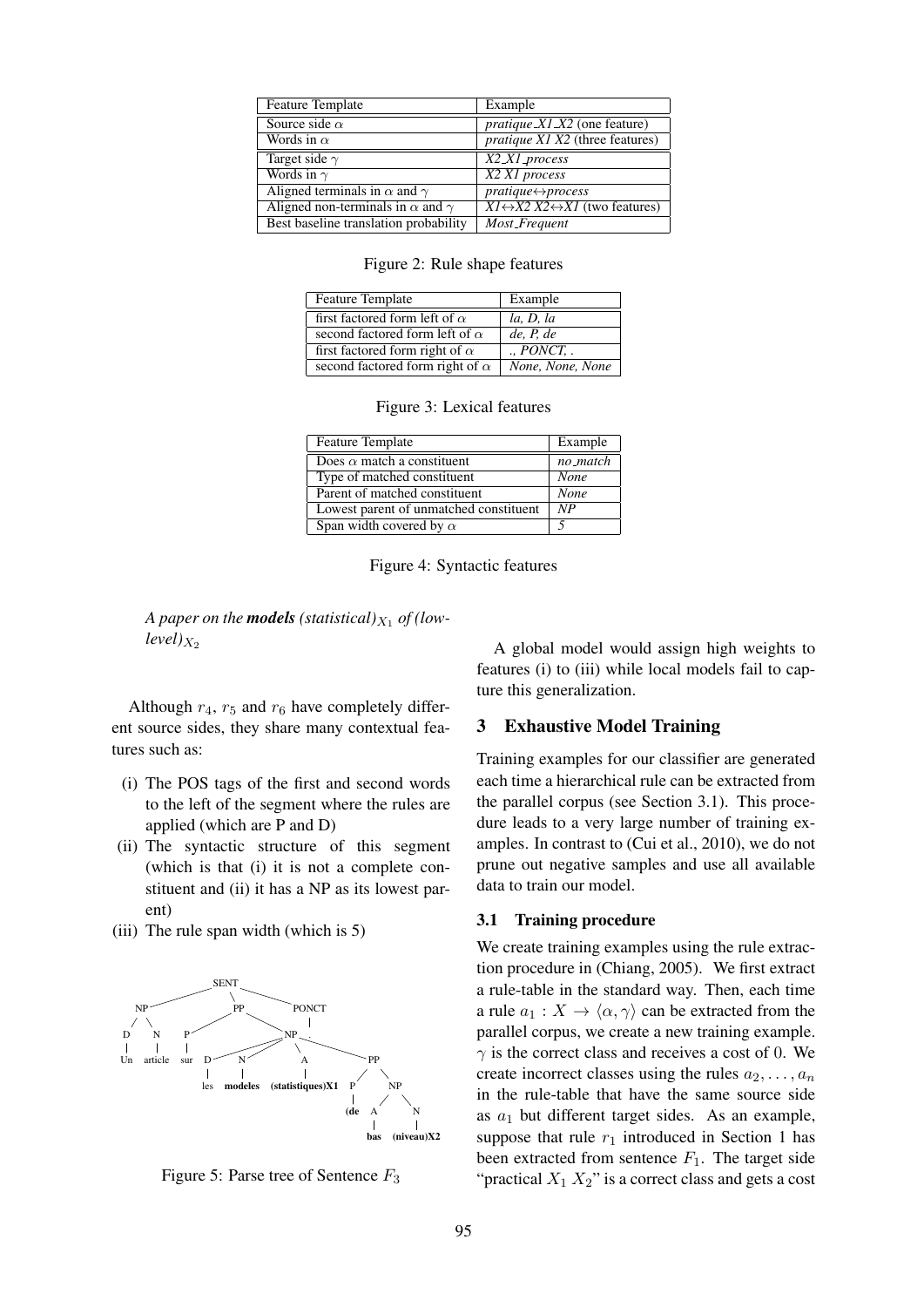of 0. The target side of all other rules having the same source side, such as  $r_2$  and  $r_3$ , are incorrect classes.

This process leads to a very large number of training examples, and for each of these we generally have multiple incorrect classes. The total number of training examples for our French-English data sets are displayed in Table 1. We do

| Data       | Science     | Medical     | <b>News</b>   |
|------------|-------------|-------------|---------------|
| Sentences  | 139.215     | 111.165     | 1.572.099     |
| Examples   | 47,952,867  | 25,435,958  | 583,165,140   |
| $\cos t$ 0 | 50,718,190  | 26,458,411  | 597,575,905   |
| $\cos t 1$ | 493.271.397 | 170,064,556 | 8,805,099,861 |
| avg 1      | 10.28       | 6.68        | 15.09         |

Table 1: Number of training examples (Examp.) The last line shows the average amount of negative samples (avg 1) for each training example.

not prune out negative instances and use all acquired examples for model training. To scale to this amount of training samples, we use the highspeed classifier Vowpal Wabbit (VW). For model training, we use the cost-sensitive one-againstall-reduction (Beygelzimer et al., 2005) of VW. Specifically, the training algorithm which we use is the label dependent version of Cost Sensitive One Against All which uses classification.<sup>3</sup> Two features of VW which are useful for our work are feature hashing and quadratic feature expansion. The quadratic expansion allows us to take the cross-product of the simple source and target features without having to actually write this expansion to disk, which would be prohibitive. Feature hashing (Weinberger et al., 2009) is also important for scaling the classifier to the enormous number of features created by the cross-product expansion.

We avoid overfitting to training data by employing early stopping once classifier accuracy decreases on a held-out dataset.<sup>4</sup> Our model is integrated in the hierarchical framework as an additional feature of the log-linear model.

# 3.2 Training without Pruning of Negative Examples

By not pruning negative samples, we keep important information for model training. As an illustration, consider the example presented above (Section 3.1) where rule  $r_1$  is a positive instance and  $r_2$  and  $r_3$  are negative samples. The negative instances indicate that in the context of sentence  $F_1$ , the internal features of  $r_2$  and  $r_3$  are not correct. For instance, a piece of information that could be paraphrased into  $I$  is lost.

I In the syntactic and lexical context of  $F_1$  the terminal *pratique* should neither be translated into *practice* nor into *process*

Consider sentence  $F_4$ , which has a similar context to  $F_1$  in terms of the lexical and syntactic features described in Section 2.2. To illustrate the syntactic features common to  $F_1$  and  $F_4$ , we give the 1-best parse trees of these sentences in Figures 6 and 7.

 $F_4$  Les avantages de l' (aspect) $_{X_1}$  pratique (de la robotique) $X_2$ . *The advantages of the*  $(aspect)_{X_1}$  *practical* (*of robotics*) $_{X_2}$ .

In pruning-based approaches, if  $r_2$  and  $r_3$  appear infrequently in the training data, they are pruned out and information  $I$  is lost. If at decoding time candidate rules that share features with  $r_2$  and  $r_3$  are bad candidates to translate  $F_1$  and  $F_4$  then their application is not blocked by the discriminative model basing on  $I$ . For instance, if rules  $r<sub>7</sub>$ and  $r_8$  have high scores in the hierarchical model but are bad candidates in the context of sentences  $F_1$  and  $F_4$  then a pruned model fails to block their application. In other words, the discriminative model does not learn that rules containing the lexical items *practice* and *process* on the target language side are bad candidates to translate  $F_1$  and  $F_4$ . As a consequence, the application of  $r_7$  and  $r_8$ to  $F_4$  generates the erroneous translations  $E_1^*$  and  $E_2^*$  below.

- $(r_7)$   $X \rightarrow \langle X_1 \text{ }$  pratique  $X_2, X_2 \text{ } X_1 \text{ }$  practice  $\rangle$
- $(r_8)$   $X \rightarrow \langle X_1 \rangle$  pratique  $X_2, X_1 \rangle X_2$  process  $\rangle$
- $E_1^*$  The advantages of the of robotics aspects practice
- $E_2^*$  The advantages of the aspects of robotics process

#### 4 Experiments on small domains

In a first set of experiments, we evaluate our approach on two low resource French-English trans-

 $3$ The command line parameter to VW is "csoaa\_ldf mc".

<sup>&</sup>lt;sup>4</sup>We use the development set which is also used for tuning with MIRA, as we will discuss later in the paper.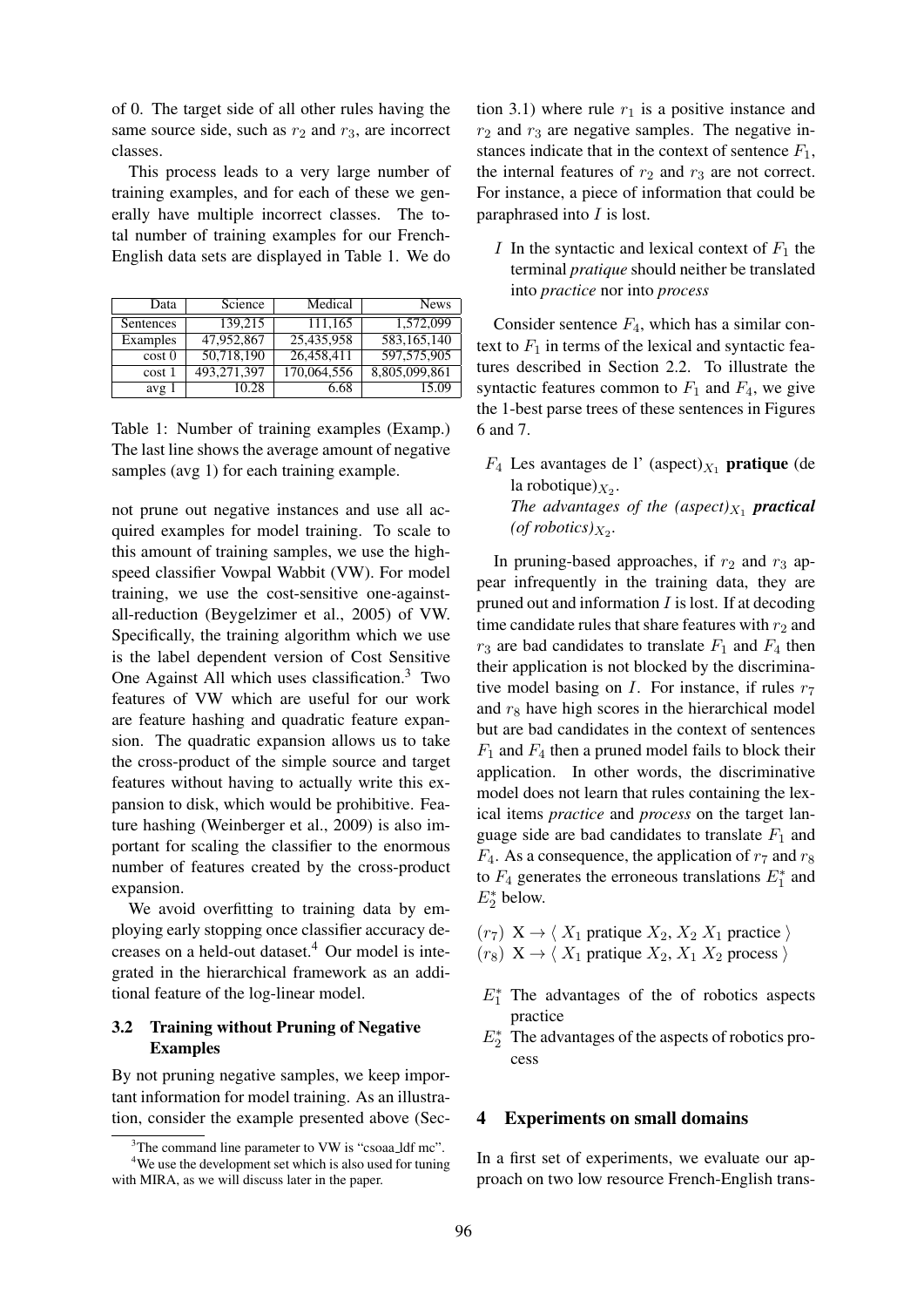

Figure 6: Parse tree of Sentence  $F_1$ 



Figure 7: Parse tree of Sentence  $F_4$ 

lation tasks: (i) a set of scientific articles and (ii) a set of biomedical texts. As these data sets cover small domains, they allow us to investigate the usefulness of our approach in this context. The goal of our experiments is to verify three hypotheses:

- h<sup>1</sup> *Our approach beats a hierarchical baseline.*
- h<sup>2</sup> *Our global model outperforms its local variants.*
- h<sup>3</sup> *Our exhaustive training procedure beats systems trained with pruned data.*

#### 4.1 Experimental Setup

Our scientific data consists of the scientific abstracts provided by Carpuat et al. (2013). The training data contains 139,215 French and English parallel sentences. The development and test sets both consist of 3916 parallel sentences. For the medical domain, we use the biomedical data from EMEA (Tiedemann, 2009). As training data, we used 472,231 sentence pairs from EMEA. We removed duplicate sentences and constructed development and test data by randomly selecting 4000 sentence-pairs. After removal of duplicate sentences, development and test data, we obtain 111,165 parallel sentences for training. For all data sets, we trained a 5-gram language model using the SRI Language Modeling Toolkit (Stolcke, 2002). The training data for the language model is the English side of the training corpus for each task.

We train the model in the standard way, using GIZA++. After training, we reduce the number of translation rules using significance testing (Johnson et al., 2007). For feature extraction, we parse the French part of our training data using the Berkeley parser (Petrov et al., 2006) and lemmatize and POS tag it using Morfette (Chrupała et al., 2008). We train the rule-selection model using VW. All systems are tuned using batch MIRA (Cherry and Foster, 2012). We measure the overall translation quality using 4-gram BLEU (Papineni et al., 2002), which is computed on tokenized and lowercased data for all systems. Statistical significance is computed with the pairwise bootstrap resampling technique of (Koehn, 2004).

#### 4.2 Compared Systems

We investigate systems including a discriminative model in the three setups, given in Figure 4.2. For each setup, we train a global model using a single classifier. For instance, for the setup (Lex-Glob) we train a classifier with the lexical and rule shape features presented in Section 2.2 together with their cross product.

| Description                                | Name        |
|--------------------------------------------|-------------|
| Rule shape and lexical features            | LexGLob     |
| Rule shape and syntactic features          | SyntGlob    |
| Rule shape, lexical and syntactic features | LexSyntGlob |

Figure 8: Setups of evaluated discriminative models.

In order to verify our first hypothesis  $(h_1)$ , we show that our approach yields significant improvements over the hierarchical model in (Chiang, 2005). The results of this experiment are given in Table 2.

To verify our second hypothesis  $(h_2)$ , we show that global rule selection models significantly improve over their local variants. For this second evaluation, we train local models with the feature templates in Figure 4.2. Local models with rule shape and lexical features are used in (He et al., 2008). We further test the performance of local rule selection models by also including syntactic features and a combination of those with the lexical features. We report the results in Table 3 where the local systems are denoted by *LexLoc*, *SyntLoc* and *LexSyntLoc*.

For our third hypothesis  $(h_3)$ , we show that pruning hurts translation quality. To this aim, we take our best performing global model, which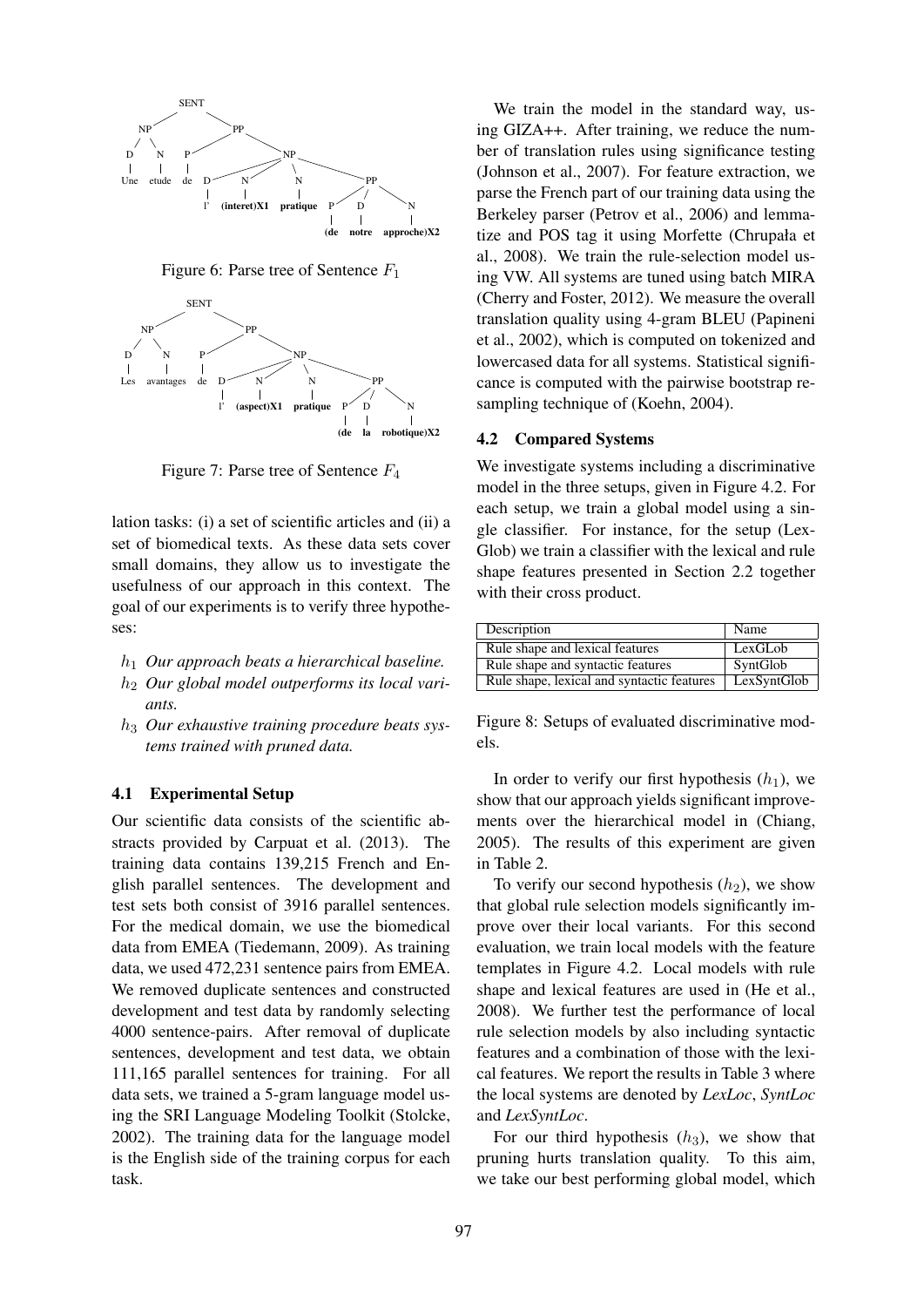uses syntactic and rule shape features and perform heavy pruning of negative examples in the data used for classifier training. To exactly reproduce the context-based target model in (Cui et al., 2010), we pruned as many negative examples as necessary to obtain approximately the same amount of positive and negative examples they report. We removed negative instances created from rules with target side frequency  $<$  5000. In the next section, we denote this system by *SyntPrun* and compare it to the hierarchical baseline as well as to our global model in Table 4.

#### 4.3 Results

The outcome of our experiments confirm hypotheses  $h_1$  and  $h_3$  on all data sets and  $h_2$  on medical data only.

The results of our first evaluation (Table 2) show that on all data sets our global rule selection model outperforms the hierarchical baseline  $(h_1)$ .

The results of our second evaluation (i.e. local vs. global models in Table 3) show that  $h_2$  holds on the medical domain only. On scientific data, global rule selection models in all setups perform slightly better than their local versions but the difference is not statistically significant. Note that all rule selection models except *LexLoc* outperform the hierarchical baseline. The best performing system is a global model with syntactic features (*SyntGlob*). On medical texts, global models outperform their local variants for all feature templates. In each setup, the improvement of local models over the global ones is statistically significant. *SyntGlob* achieves the best performance and yields significant improvements over the baseline. The good performance of *SyntGlob* on scientific and especially medical data can be explained by the fact that syntactic features are less sparse than lexical features and hence generalize better. This is especially important within a global model that allows feature sharing between source sides of rules. Even a combination of lexical and syntactic features underperforms syntactic features on their own because of the sparse lexical features.

The results of our third evaluation are displayed in Table 4. These show that on all data sets our global model without pruning outperforms the same model with pruned training data  $(h<sub>3</sub>)$ . These results also show that the pruned model fails to outperform the hierarchical baseline. Note that this result is consistent with the results reported

| System       | Science | Medical |
|--------------|---------|---------|
| Hierarchical | 31.22   | 48.67   |
| LexGlob      | 31.69   | 48.94   |
| LexSyntGlob  | 31.89   | 48.97   |
| SyntGlob     | 32.27   | 49.66   |

Table 2: Evaluation of global models against hierarchical baseline. The results in bold are statistically significant improvements over the Baseline (at confidence  $p < 0.05$ ).

| System       | Science | Medical |
|--------------|---------|---------|
| Hierarchical | 31.22   | 48.67   |
| LexLoc       | 31.50   | 48.43   |
| LexSyntLoc   | 31.74   | 48.51   |
| SyntLoc      | 31.85   | 48.76   |
| LexGlob      | 31.69   | 48.94*  |
| LexSyntGlob  | 31.89   | 48.97*  |
| SyntGlob     | 32.27   | 49.66*  |

Table 3: Evaluation of global models against local. We use  $*$  to mark global systems that yield statistically significant (at confidence  $p < 0.05$ ) improvements over their local variants. The results in bold are statistically significant improvements over the hierarchical baseline.

in (Cui et al., 2010): their Context-based target model yields very low improvements when used in isolation.

#### 5 Large scale Experiments

In a second set of experiments, we evaluate the usefulness of our approach on two large scale translation tasks: (i) a French-to-English news translation task trained on 1,500,000 parallel sentences and (ii) an English-to-Romanian news translation task trained on 600,000 parallel sentences. The training data for the first task consists of the French-English part of the Europarlv4 corpus. Development and test sets are from the French-to-English news translation task of WMT 2009 (Callison-Burch et al., 2009). For the second task, we use the English-Romanian part of the Europarl-v8 corpus. Development and test sets are from the English-to-Romanian news translation task of WMT 2016. The setup of these experiments is the same as described in Section 4.1 except for the language model of the Englishto-Romanian task, which was trained using lmplz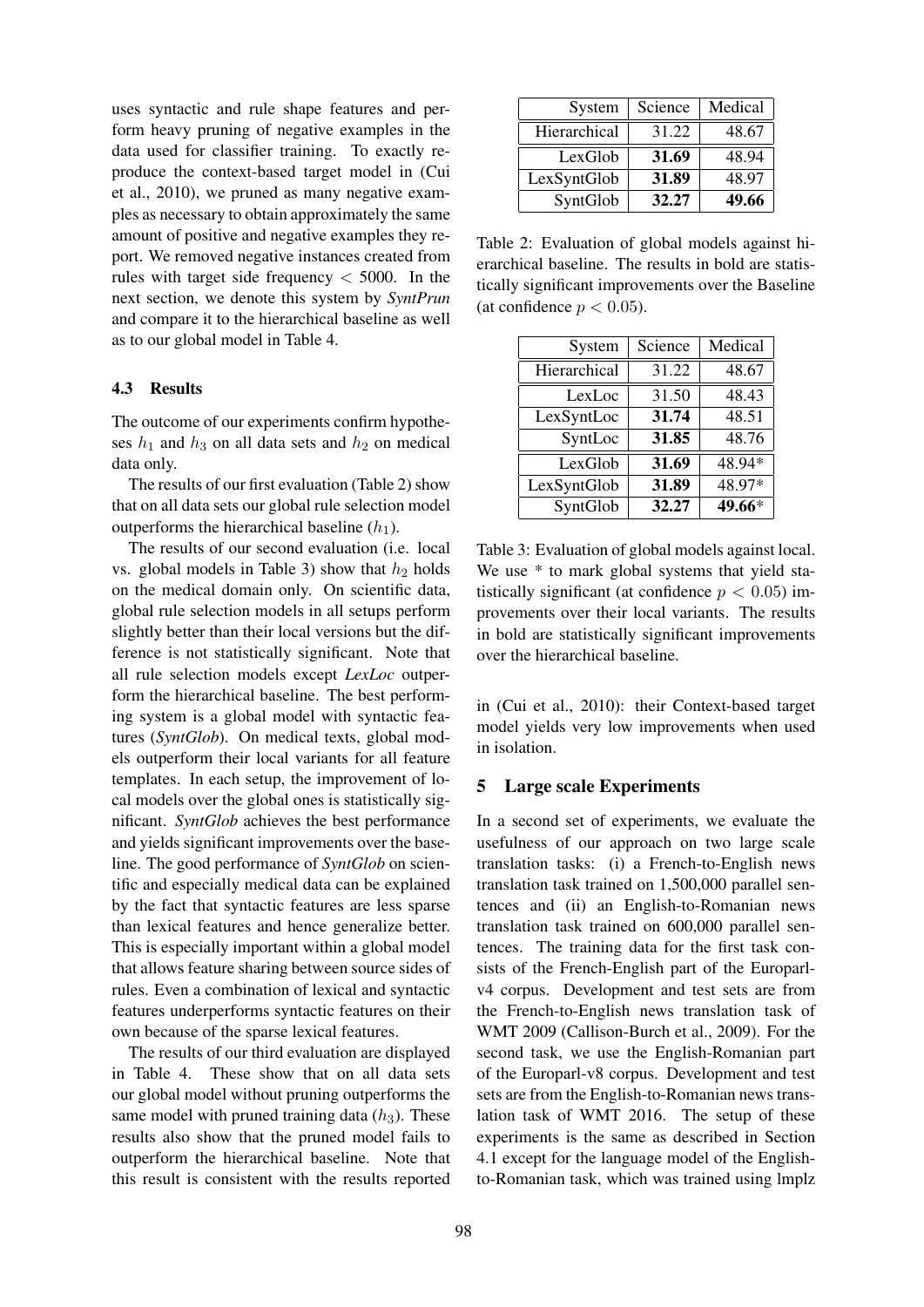| System       | Science | Medical |
|--------------|---------|---------|
| Hierarchical | 31.22   | 48.67   |
| SyntGlob     | 32.27   | 49.66   |
|              |         |         |

Table 4: Evaluation of global model against pruned. The results in bold are statistically significant improvements over the Baseline (at confidence  $p < 0.05$ ).

| System       | Fr-En News | En-Ro News |
|--------------|------------|------------|
| Hierarchical | 20.96      | 24.16      |
| LexGlob      | 21.01      | 24.23      |
| LexSyntGlob  | 21.04      | 24.19      |
| SyntGlob     | 21.14      | 24.52      |

Table 5: Evaluation of large scale tasks. No significant difference in performance between the evaluated models.

(Heafield et al., 2013) on the Romanian part of the Common Crawl corpus.

Our goal is to verify if on large scale translation tasks our global rule selection model outperforms a hierarchical baseline (hypothesis  $h_1$  above). The results, given in Table 5, show that on large scale tasks, rule selection models with syntactic features yield small improvements over the hierarchical baseline. However, none of these is statistically significant. Hence hypothesis  $h_1$  does not hold on large domains.

## 6 Related Work

(Marton and Resnik, 2008; Marton et al., 2012) improve hierarchical machine translation by augmenting the translation model with fine-grained syntactic features of the source sentence. The used features reward rules that match syntactic constituents and punish non-matching rules. (Chiang et al., 2009) integrate these features into a translation model containing a large number of other features such as discount or insertion features. (Chiang, 2010) extends the approach in (Marton and Resnik, 2008) by also including syntactic information of the target sentence that is built during decoding while (Liu et al., 2011) define a discriminative model over source side constituent labels instead of rewarding matching constituents. The training data for their model is based on source

sentence derivations. $5$  In contrast to this work, we define a rule selection model, i.e. a discriminative model on the target side of hierarchical rules. The training data for our model is based on the hierarchical rule extraction procedure: we acquire training instances by labeling candidate rules extracted from the same sentence pairs.

Similar to our work, (He et al., 2008) define a discriminative rule selection model including lexical features, similar to the ones we presented in Section 2.2. Their work bases on (Chan et al., 2007) which integrate a word sense disambiguation system into a hierarchical system. As opposed to (He et al., 2008), this work focuses on hierarchical rules containing only terminal symbols and having length 2. These approaches train rule selection models that are local to the source side of hierarchical rules. (He et al., 2010) generalize this work by defining a model that is local to source patterns instead of the source side of each rule. We extend these approaches by defining a global model that generalizes to all rules instead of rules with the same source side or source pattern. We also extend the feature set by defining models on syntactic features.

(Cui et al., 2010) propose a joint rule selection model over the source and target side of hierarchical rules. Our work is similar to their Context Based Target Model (CBTM) but it integrates much more information by not reducing the rule selection problem to a binary classification problem and by not pruning the set of negative examples. We show empirically that the exhaustive training of our model significantly improves over their CBTM.

Finally, several authors train local rule selection models for different types of syntax- and semantics- based systems. (Liu et al., 2008) train a local discriminative rule selection model for treeto-string machine translation. (Zhai et al., 2013) propose a discriminative model to disambiguate predicate argument structures (PAS). In contrast, our rule selection model uses syntactic features on hierarchical rules and is a global model.

All<sup>6</sup> of the mentioned models are trained using the maximum entropy approach (Berger et al., 1996) which seems not to scale well as reported in

 $5$ The training instances are obtained by performing bilingual parsing on the training data and extracting the obtained rules from the derivation forest.

 $<sup>6</sup>$ All of the models except (Chan et al., 2007) which uses</sup> an SVM, which is also not efficient.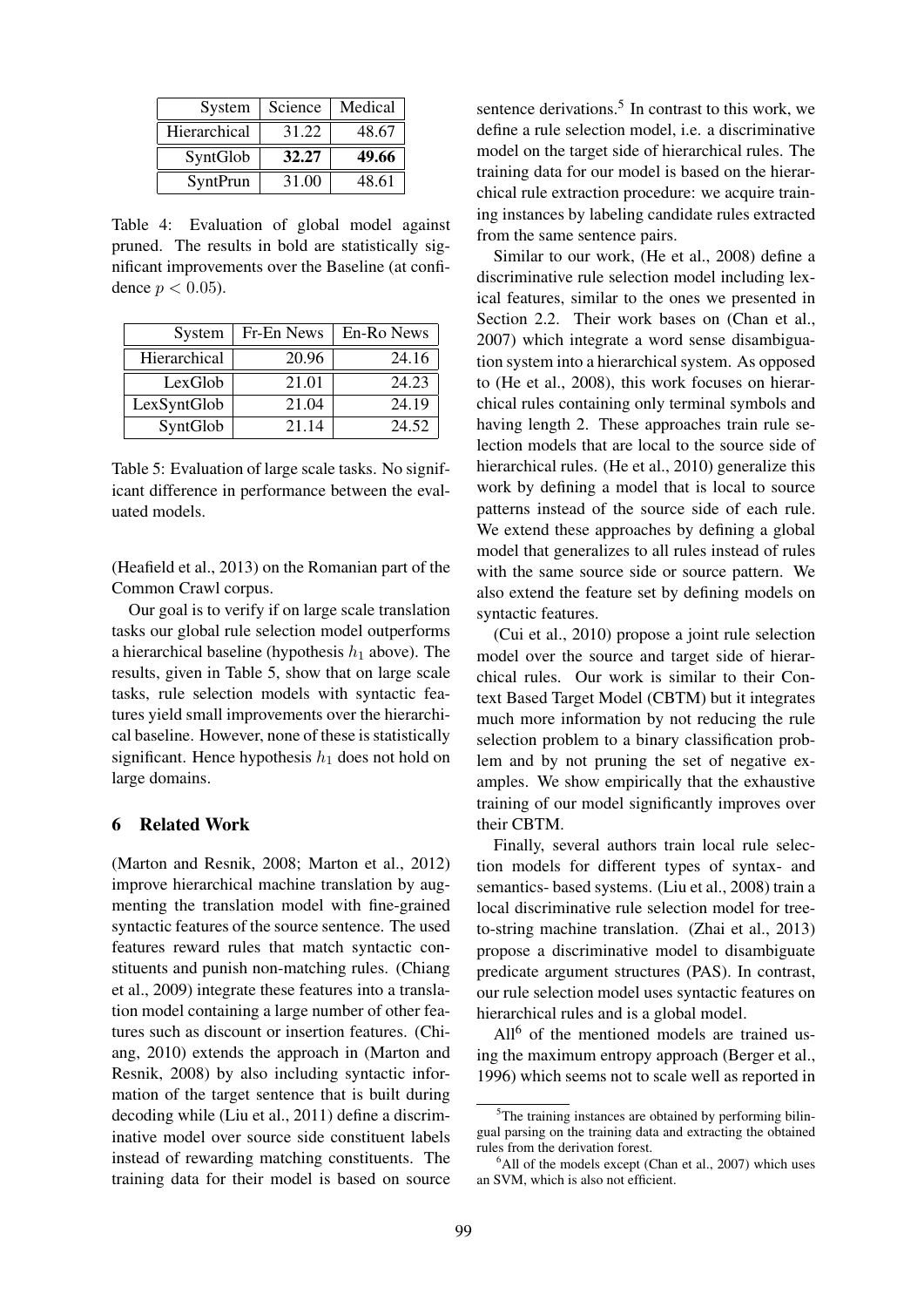(Cui et al., 2010). By using a high-speed streaming classifier we are able to train a global model doing true multi-class classification without pruning of training examples.

# 7 Conclusion and Future Work

We have presented two contributions to previous work on rule selection. First, we improved translation quality on low resource translation tasks by defining a global discriminative rule selection model trained on all available training examples. In a second contribution, we successfully scaled our global rule selection model to large scale translation tasks and presented the first evaluation of discriminative rule selection on such tasks. However, we failed so far to produce significant improvements in BLEU over a hierarchical baseline on large scale French-to-English and English-to-Romanian translation tasks. To allow researchers to replicate our results and improve on our work, we make our implementation publicly available as part of Moses.

#### Acknowledgements

We thank all members of the DAMT team of the 2012 JHU Summer Workshop. This work was partially supported by Deutsche Forschungsgemeinschaft grant Models of Morphosyntax for Statistical Machine Translation (Phase 2). This work has received funding from the European Union's Horizon 2020 research and innovation programme under grant agreement No. 644402 (HimL) and from the European Research Council (ERC) under grant agreement No. 640550.

# References

- Adam L. Berger, Stephen A. Della Pietra, and Vincent J. Della Pietra. 1996. A maximum entropy approach to natural language processing. *Computational Linguistics*, 22(1):39–72, March.
- Alina Beygelzimer, John Langford, and Bianca Zadrozny. 2005. Weighted one-against-all. In *AAAI*, pages 720–725.
- Chris Callison-Burch, Philipp Koehn, Christof Monz, and Josh Schroeder. 2009. Findings of the 2009 Workshop on Statistical Machine Translation. In *Proc. 4th Workshop on Statistical Machine Translation*, pages 1–28.
- Marine Carpuat and Dekai Wu. 2007. Improving statistical machine translation using word sense disambiguation. In *In The 2007 Joint Conference on*

*Empirical Methods in Natural Language Processing and Computational Natural Language Learning (EMNLP-CoNLL 2007*, pages 61–72.

- Marine Carpuat, Hal Daumé III, Katharine Henry, Ann Irvine, Jagadeesh Jagarlamudi, and Rachel Rudinger. 2013. SenseSpotting: Never let your parallel data tie you to an old domain. In *Proc. ACL*.
- Yee Seng Chan, Hwee Tou Ng, and David Chiang. 2007. Word sense disambiguation improves statistical machine translation. In *Proceedings of the 45th Annual Meeting of the Association of Computational Linguistics*, pages 33–40, Prague, Czech Republic, June. Association for Computational Linguistics.
- Colin Cherry and George Foster. 2012. Batch tuning strategies for statistical machine translation. In *NAACL 2012*.
- David Chiang, Kevin Knight, and Wei Wang. 2009. 11,001 new features for statistical machine translation. In *Proc. NAACL*.
- David Chiang. 2005. Hierarchical phrase-based translation. In *Proceedings of the 43th Annual Meeting of the Association of Computational Linguistics*, page 263270. Association for Computational Linguistics.
- David Chiang. 2010. Learning to translate with source and target syntax. In *Proceedings of the 48th Annual Meeting of the Association of Computational Linguistics*, pages 1443–1452. The Association for Computer Linguistics.
- Grzegorz Chrupała, Georgiana Dinu, and Josef Van Genabith. 2008. Learning morphology with morfette. In *LREC 2008*.
- Lei Cui, Dongdong Zhang, Mu Li, Ming Zhou, and Tiejun Zhao. 2010. A joint rule selection model for hierarchical phrase-based translation. In *Proceedings of the ACL 2010 Conference*, pages 6–11. Association for Computational Linguistics.
- Zhongjun He, Qun Liu, and Shouxun Lin. 2008. Improving statistical machine translation using lexicalized rule selection. In *COLING*, pages 321–328.
- Zhongjun He, Yao Meng, and Hao Yu. 2010. Maximum entropy based phrase reordering for hierarchical phrase-based translation. In *Proceedings of the 2010 Conference on Empirical Methods in Natural Language Processing*, EMNLP '10.
- Kenneth Heafield, Ivan Pouzyrevsky, Jonathan H. Clark, and Philipp Koehn. 2013. Scalable modified Kneser-Ney language model estimation. In *Proc. ACL*.
- Hieu Hoang, Philipp Koehn, and Adam Lopez. 2009. A unified framework for phrase-based, hierarchical, and syntax-based statistical machine translation. In *In Proceedings of the International Workshop on Spoken Language Translation (IWSLT*, pages 152– 159.